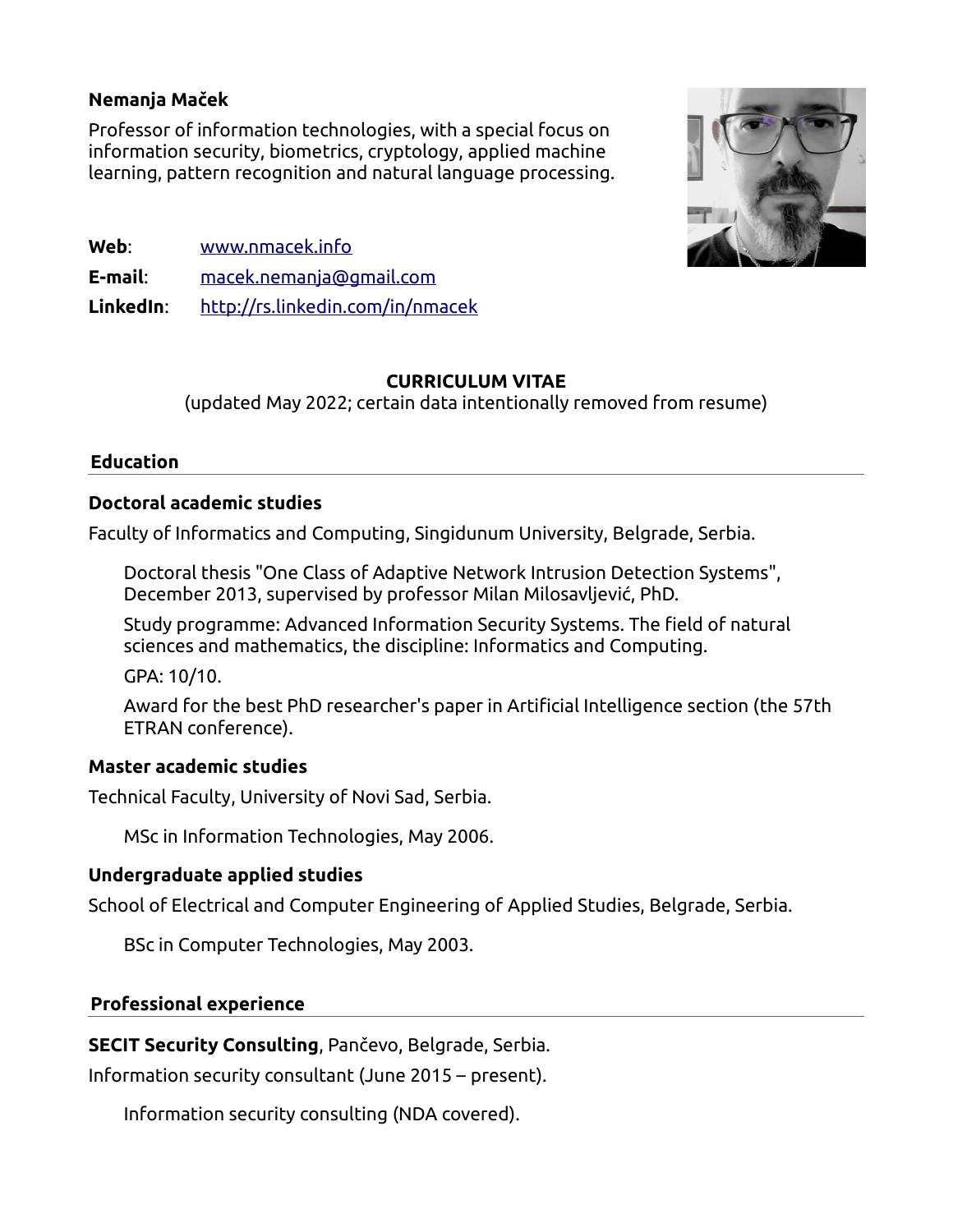Vulnerability analysis (NDA covered).

Education (partially NDA covered).

# **INPRESEC**: **INtelligent PREdictive SECurity project** (NDA covered), Serbia / UK.

Applied machine learning research associate (August 2014 – September 2016).

Dataset generation, feature engineering, statisticaly based supervised learning algorithms implementation.

**Golden Mind Ltd.** (NDA covered), Belgrade, Serbia.

Biometrics research and development associate (January 2016 – May 2016).

Feature extraction, devoloping matching and cancelable templates algorithms for the patented biometric device 1412 U1 (classification G06F21/00).

# **School of Electrical and Computer Engineering of Applied Studies**, Belgrade, Serbia.

Network and system administrator (2003 – 2006).

# **Academic carreer** (including lectures by invitation and informal courses)

# **School of Electrical and Computer Engineering of Applied Studies (VISER)**, Belgrade, Serbia.

Senior lectured of applied studies (September 2021 – present). Lecturer of applied studies (September 2016 – September 2021).

Courses (master applied studies):

- Software security systems design (winter terms 2017/18 2018/19),
- Machine learning (summer terms 2018, 2019; winter terms 2019/20 2021/22).

Courses (specialist applied studies):

- Ethical hacking (winter term 2017/18),
- Applied cryptography (summer term 2017),
- Mobile device application development (winter term 2016/17),
- Software security (winter term 2016/17).

Courses (undergraduate applied studies):

- Information systems security (winter terms 2017/18 2021/22),
- Information systems safety and protection (winter terms 2019/20 2021/22),
- Introduction to cloud computing (winter terms 2017/18 2021/22),
- Computer networks security (summer terms 2017 2022),
- Operating systems 1 (summer terms 2017 2022),
- Mobile device programming (summer term 2021).

Teaching assistant (October 2009. – September 2016).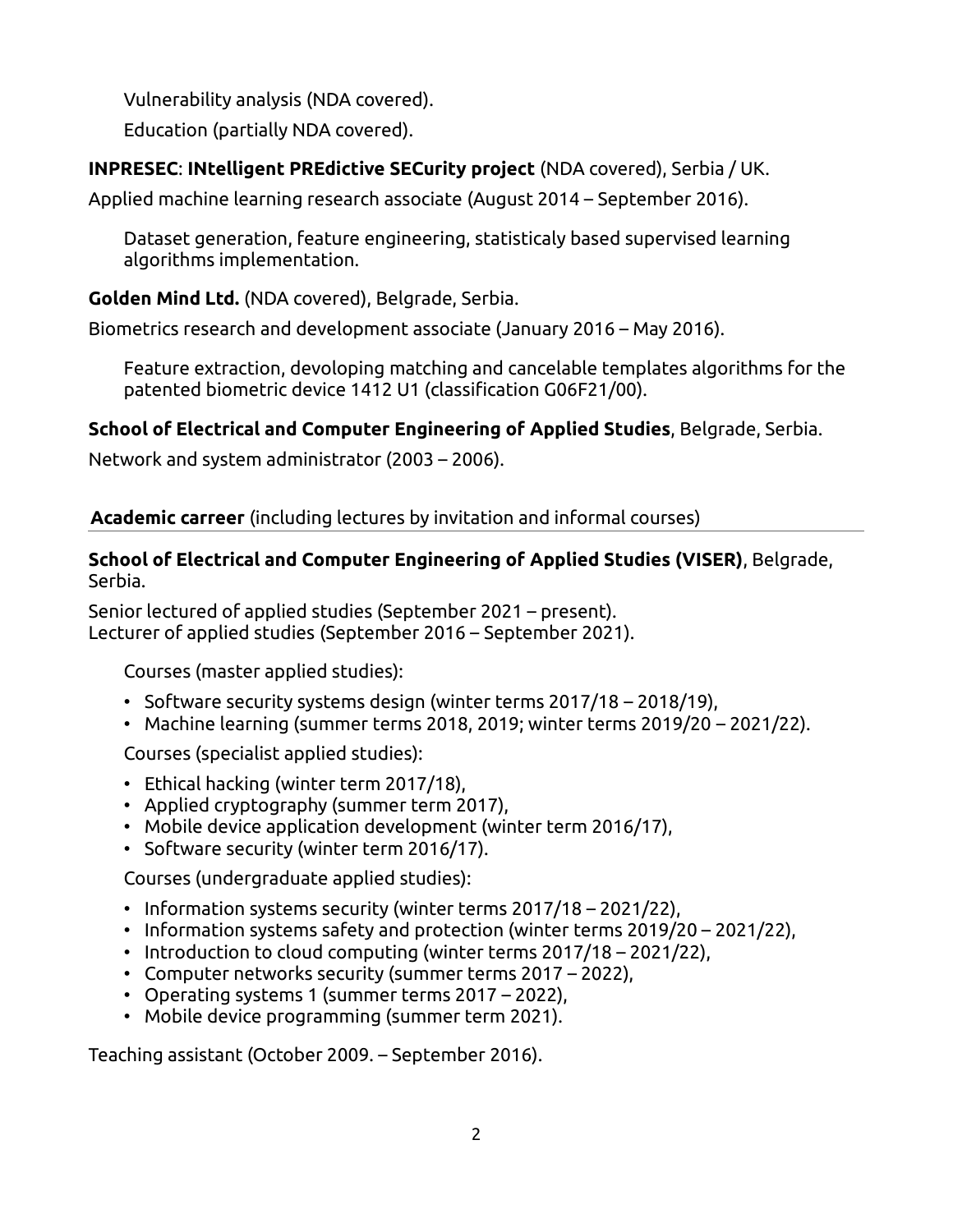Courses (hands-on labs): information system security, data protection, computer network security, applied cryptography, operating systems 1 & 2.

# **Faculty of Computer Sciences, Megatrend University (FKN)**, Belgrade, Serbia.

Full professor (September 2019 – present). Vice Dean (July 2019 – July 2020). Assistant professor (May 2018 – September 2019).

Courses (doctoral academic studies):

- Human-machine interaction (in English, winter terms 2018/19 2019/20),
- Intelligent systems (summer terms 2019 2021).

Courses (master academic studies):

• Advanced network security (summer term 2019 – 2022).

Courses (undergraduate academic studies):

- Operating systems theory (winter terms 2018/19 2021/22),
- Introduction to computer systems (winter terms 2018/19 2021/22),
- Computer systems and network security (summer terms 2018 2022),
- Social and professional issues (summer term 2019),
- Advanced computer applications (summer terms 2020 2022).

Lecturer by invitation (2011).

Invited lectures on operating systems.

# **Faculty of Engineering Management, Union University – Nikola Tesla**, Belgrade, Serbia.

Assistant professor (September 2016 – July 2017).

Courses (undergraduate academic studies):

- Information systems analysis and design (in English, summer term 2016/17),
- Programming (summer term 2017).

# **Faculty of Information Technology, Metropolitan University**, Belgrade, Serbia.

Lecturer by invitation.

Invited lectures on information security (February 2016 – October 2018).

**Eccentrix d.o.o**, Serbian Branch, Belgrade, Serbia.

Lecturer (June 2015 – April 2016).

Customized information security lectures and official Microsoft exam preparation courses.

# **Business School of Applied Studies**. Valjevo, Serbia

Lecturer by invitation (2006 – 2008).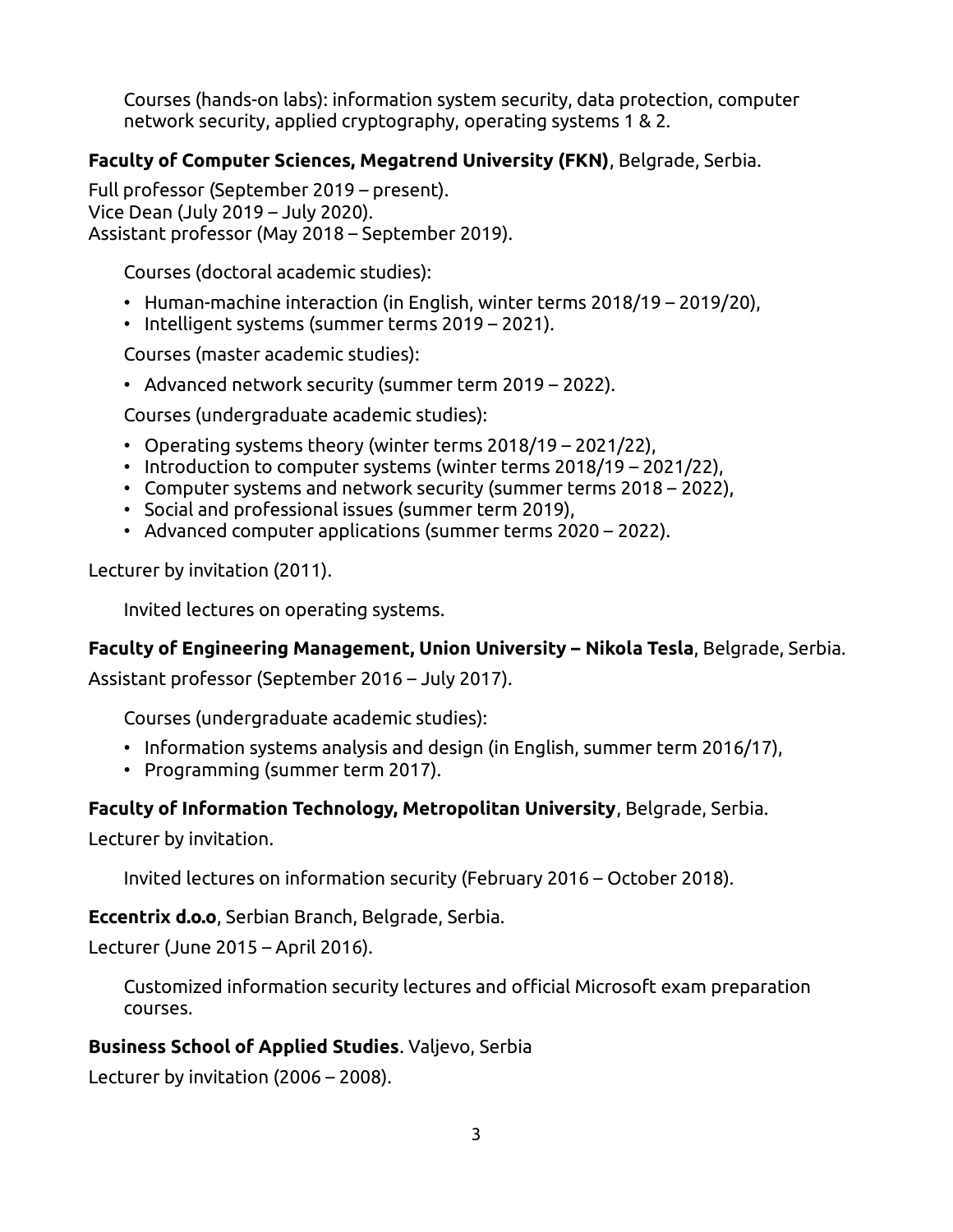Invited lectures on computer networks.

# **Thesis supervision**

Summary data.

- Doctoral academic studies: 1 candidate (chairman of the committee, FKN), 1 candidate (committee member).
- Master of academic studies: 9 candidates (supervisor, FKN), 4 candidates (committee member, FKN).
- Undergraduate academic studies: over 30 candidates (supervisor, FKN), over 20 candidates (committee member, FKN).
- Master applied studies: 8 candidates (supervisor, VISER).
- Specialist applied studies: 6 candidates (supervisor, VISER), 12 candidates (committee member, VISER).
- Undergraduate applied studies: over 30 candidates (supervisor, VISER), over 40 candidates (committee member, VISER).

# **Research interests**

Scientific research areas:

- Machine learning, pattern recognition and natural language processing.
- Biometric and crypto-biometric systems: iris, face, fingerprint, multimodal biometrics, cancelable biometrics and cryptographic protection of biometric systems.
- Intrusion detection systems and anomaly detection.
- Cryptography, cryptanalysis, developing novel information security systems and mechanisms.

Practical skills (partial list):

- Resolving practical artificial intelligence problems, e.g., designing intrusion detection classification modules and biometric template extractors and matchers (Python, Weka, Matlab, C++.)
- Computer network and system vulnerability analysis.
- Computer network and system security (firewalls, IDS, crypto, access control, etc).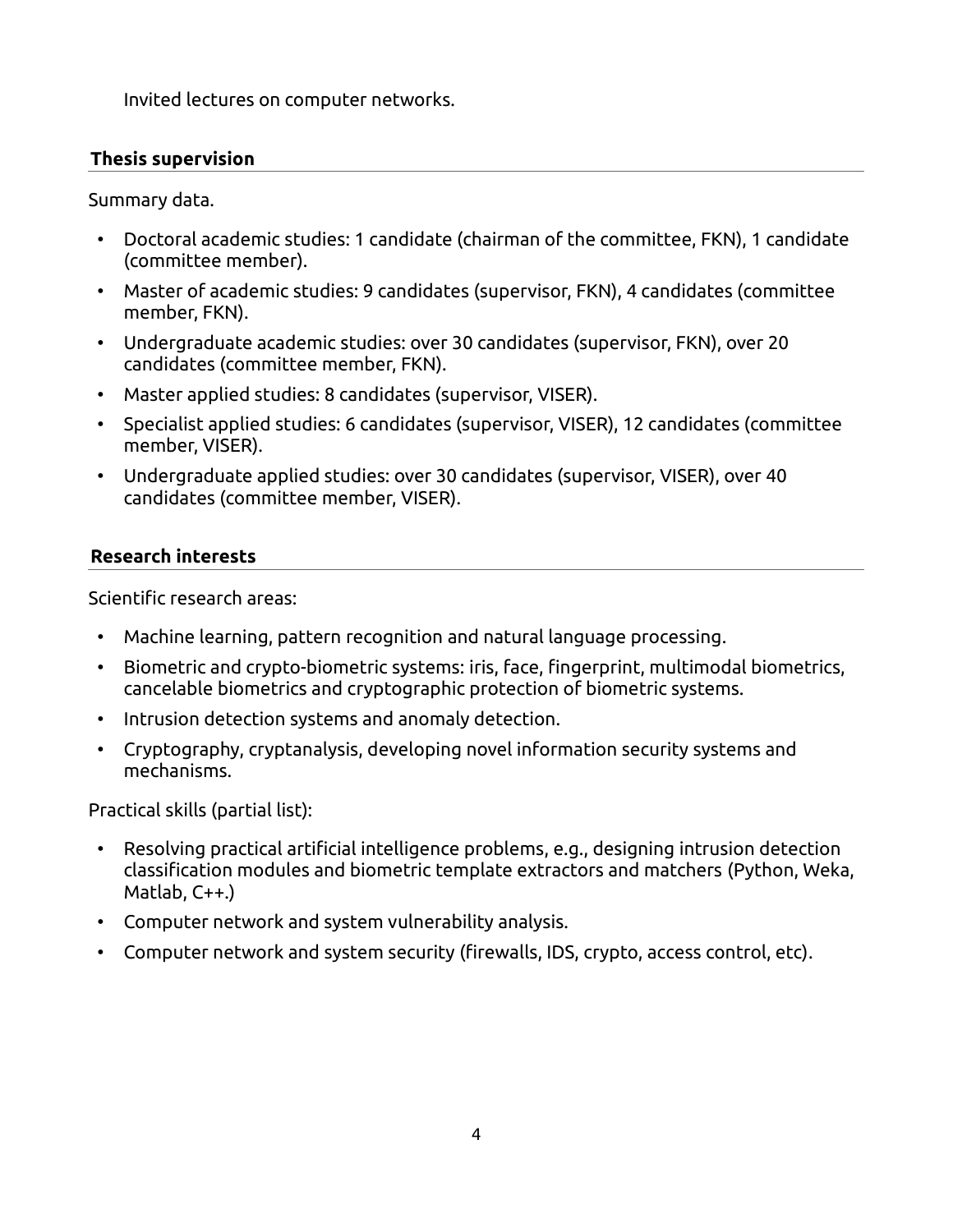# **Publications, technical solutions and summary data**

# **Selected books**:

- N. Maček (2015): "Machine Learning in Intrusion Detection". Monograph (in Serbian and English). Andrejević endowment.
- D. Pleskonjić, N. Maček, B. Đorđević, M. Carić (2007): "Computer Systems and Networks Security". Mikro knjiga, Beograd (textbook, in Serbian).
- B. Đorđević, D. Pleskonjić, N. Maček (2005): "Operating Systems: Theory, Practice and Solved Problems". Mikro knjiga, Beograd (textbook, in Serbian).

# **Book chapters**:

• N. Vukobrat, S. Adamović, N. Maček, M. Saračević, M. Gnjatović (2021): "Cryptanalysis and Security Evaluation Using Artificial Neural Networks", in Integration of WSNs into Internet of Things: A Security Perspective, Series: Internet of Everything's (IoE): Security and Privacy Paradigm, CRC Press, Taylor & Francis Group, USA, pp. 65-80. **[M14]**

# **Selected peer-reviewed scientific journal articles**:

- M. Gnjatović, I. Košanin, N. Maček, D. Joksimović (2022): "Clustering of Road Traffic Accidents as a Gestalt Problem". Applied Sciences, Vol. 12, No. 9, 4543. Special issue: Applied Cognitive Sciences. **[M22]**
- S. Ilić, M. Gnjatović, B. Popović, N. Maček (2022): "A Pilot Comparative Analysis of the Cuckoo and Drakvuf Sandboxes: an end-user Perspective". Vojnotehnički glasnik / Military Technical Courier. Vol. 70, No. 2, pp. 372-392. [M52]
- N. Pavlović, M. Šarac, S. Adamović, M. Saračević, K. Ahmad, N. Maček, D. K. Sharma (2021): "An Approach to Adding Simple Interface as Security Gateway Architecture for IoT Device". Multimedia Tools and Applications. Published online: August 12, 2021. **[M21]**
- S. Barzut, M. Milosavljević, S. Adamović, M. Saračević, N. Maček, M. Gnjatović (2021): "A Novel Fingerprint Biometric Cryptosystem Based on Convolutional Neural Networks". Mathematics 2021, 9, 730. Special Issue: Recent Advances in Security, Privacy, and Applied Cryptography. **[M21a]**
- B. Đorđević, V. Timčenko, N. Kraljević, N. Maček (2021): "File System Performance Comparison in Full Hardware Virtualization with ESXi, KVM, Hyper-V and Xen Hypervisors". Advances in Electrical and Computer Engineering, Vol. 21, No. 1, pp 11-20. **[M23]**
- M. Saračević, S. Adamović, N. Maček, S. Aybeyan, S. Pepić (2021): "Source and Channel Models for Secret-key Agreement Based on Catalan Numbers and the Lattice Path Combinatorial Approach". Journal of Information Science and Engineering, Vol. 37, No. 2, pp. 469 – 482. **[M23]**
- S. Adamović, V. Miškovic, N. Maček, M. Milosavljević, M. Šarac, M. Saračević, M. Gnjatović (2020): "An Efficient Novel Approach for Iris Recognition Based on Stylometric Features and Machine Learning Techniques". Future Generation Computer Systems, Vol. 107, pp. 144-157. Available online, February 4, 2020. **[M21a]**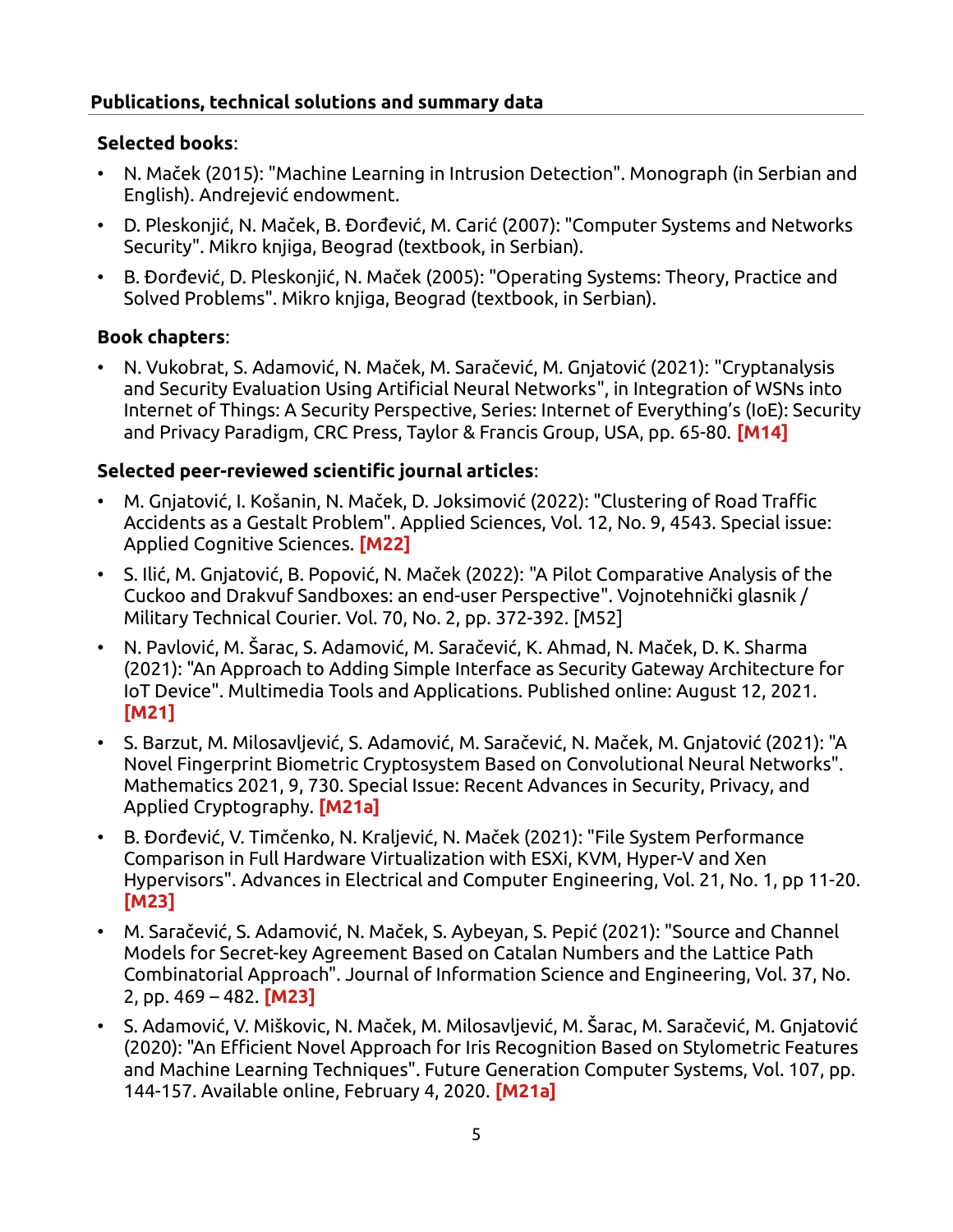- M. Gnjatović, N. Maček, S. Adamović (2020): "Putting Humans Back in the Loop: A Study in Human-Machine Cooperative Learning". Acta Polytechnica Hungarica, Vol. 17, No. 2, pp. 191-210. **[M22]**
- M. Saračević, S. Adamović, N. Maček, M. Elhoseny, S. Sarhan (2020): "Cryptographic Keys Exchange Model for Smart City Applications". IET Intelligent Transport Systems, Vol. 14, Issue 11, pp. 1456–1464. **[M22]**
- M. Saračević, S. Adamović, V. Miškovic, M. Elhoseny, N. Maček, M. M. Selim, K. Shankar (2020): "Data Encryption for Internet of Things Applications Based on Catalan Objects and Two Combinatorial Structures". IEEE Transactions on Reliability. Published online, August 06, 2020. **[M21]**
- S. Savić, M. Gnjatović, D. Stefanović, B. Lalić, N. Maček (2019): "Automatic Domain Modelling for Human-Robot Interaction". Intelligent Service Robotics, Vol. 13, Issue 1, pp. 99-111. First Online: 03 December 2019. **[M23]**
- M. Saračević, S. Adamović, V. Miškovic, N. Maček, M. Šarac (2019): "A Novel Approach to Steganography Based on the Properties of Catalan Numbers and Dyck Words". Future Generation Computer Systems, Vol. 100, pp. 186-197. Available online, May 16, 2019. **[M21a]**
- N. Maček, S. Adamović, M. Milosavljević, M. Jovanović, M. Gnjatović, B. Trenkić (2019): "Mobile Banking Authentication Based on Cryptographically Secured Iris Biometrics". Acta Polytechnica Hungarica, Vol. 16, No. 1, pp. 45-62. **[M22]**
- G. Dimić, D. Rančić, N. Maček, P. Spalević, V. Drasute (2019): "Improving the Prediction Accuracy in Blended Learning Environment using Synthetic Minority Oversampling Technique". Information Discovery and Delivery, Vol. 47, No. 2, pp. 76-83. **[M23]**
- B. Predić, G. Dimić, D. Rančić, P. Štrbac, N. Maček, P. Spalević (2018): "Improving Final Grade Prediction Accuracy in Blended Learning Environment Using Voting Ensembles". Computer Applications in Engineering Education, Vol. 6, No. 6, pp. 2294-2306. **[M22]**
- G. Dimić, B. Predić, D. Rančić, V. Petrović, N. Maček, P. Spalević (2018): "Association Analysis of Moodle e-Tests in Blended Learning Educational Environment". Computer Applications in Engineering Education, Vol 26, No. 3, pp. 417-430. **[M22]**
- K. Lalović, N. Maček, M. Milosavljević, M. Veinović, I. Franc, J. Lalović, I. Tot (2016): "Biometric Verification of Maternity and Identity Switch Prevention in Maternity Wards". Acta Polytechnica Hungarica, Vol. 13, No. 5, pp. 65-81. **[M23]**
- N. Maček, B. Đorđević, J. Gavrilović, K. Lalović (2015): "An Approach to Robust Biometric Key Generation System Design". Acta Polytechnica Hungarica, Vol. 12, No. 8, pp. 43-60. **[M23]**
- B. Đorđević, N. Maček, V. Timčenko (2015): "Performance Issues in Cloud Computing: KVM Hypervisor's Cache Modes Evaluation". Acta Polytechnica Hungarica, Vol. 12, No. 4, pp. 147-165. **[M23]**
- K. Lalović, M. Milosavljević, I. Tot, N. Maček (2015): "Device for Biometric Verification of Maternity". Serbian Journal of Electrical Engineering, Vol. 12, No. 3, pp. 293-302. [M24]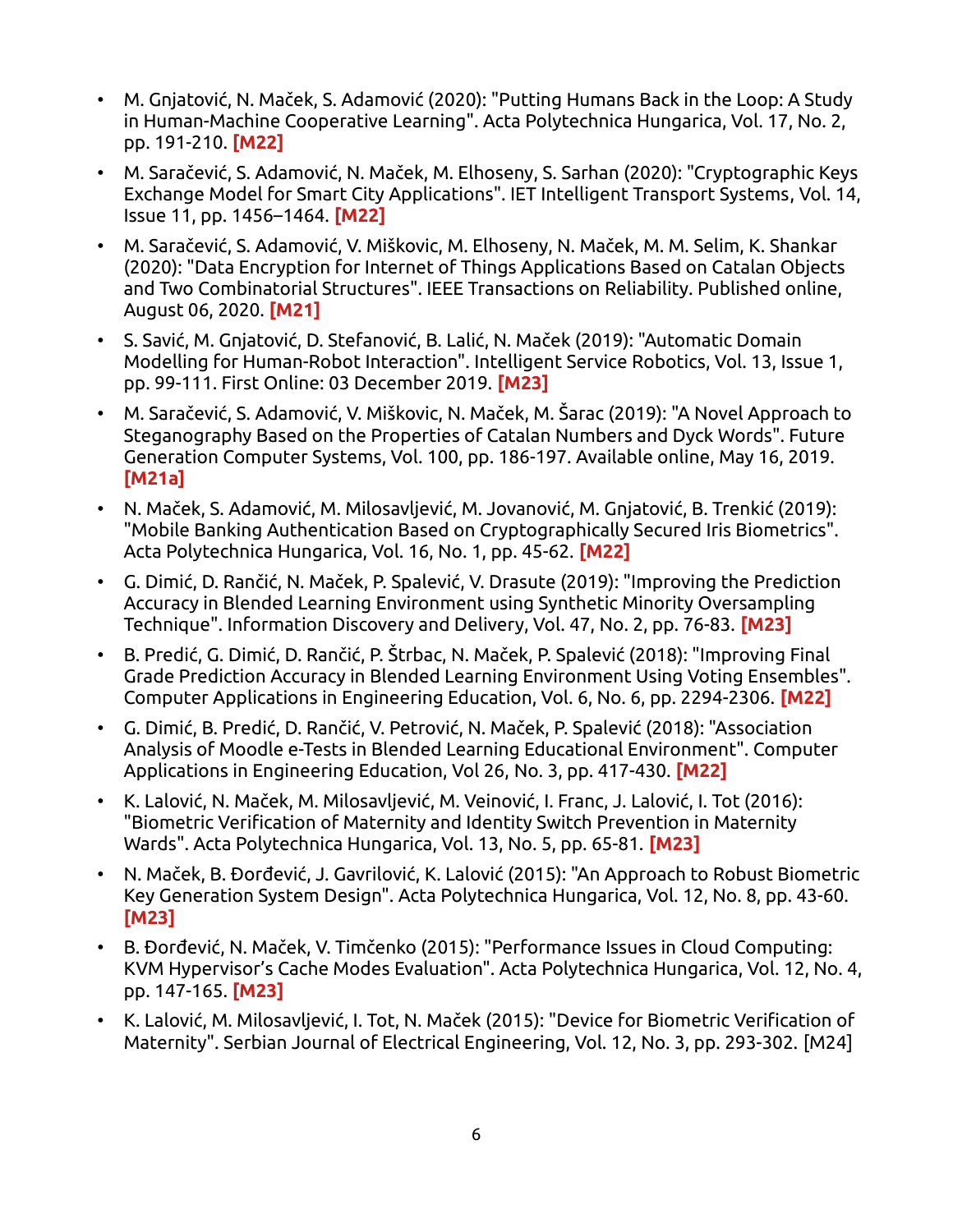- S. Abuguba, M. Milosavljević, N. Maček (2015): "An Efficient Approach to Generating Cryptographic Keys from Face and Iris Biometrics Fused at the Feature Level". International Journal of Computer Science and Network Security, Vol. 15, No. 6, pp. 6- 11. [ESCI]
- N. Maček, B. Đorđević, V. Timčenko, M. Bojović, M. Milosavljević (2014): "Improving Intrusion Detection with Adaptive Support Vector Machines". Elektronika ir elektrotechnika, Vol. 20, No. 7, pp. 57-60. **[M23]**
- N. Maček, M. Milosavljević (2014): "Reducing U2R and R2L Category False Negative Rates with Support Vector Machines". Serbian Journal of Electrical Engineering, Vol. 11, No. 1, pp. 175-188. [M24]
- D. Pleskonjic, N. Maček, B. Djordjević, M. Carić (2007): "Security of Computer Systems and Networks Book Preview". Computer Science and Information Systems (ComSIS) - The international journal published by ComSIS Consortium, Vol. 4, No. 1, pp. 77-92. [M24]

# **Selected peer-reviewed scientific conference papers**:

- M. Gnjatović, D. Sivčević, N. Maček, D. Joksimović, V. Nikolić, A. Miljković: "Lemmatization as a Cognitive Decision Task: Similarity-Based Lemmatization of Serbian with a Minimal Vocabulary". In Proc. of the 12th IEEE International Conference on Cognitive Infocommunications (CogInfoCom), Online on MaxWhere 3D Web, pp. 49-52. [M33]
- M. Gnjatović, V. Nikolić, D. Joksimović, D. Vidojević, N. Maček, Z. Minchev, M. Bogdanoski (2021): "Yet Another Classification: An Overview of COVID-19-Related Research in the Field of Natural Language Processing". In Proc. of the First International Scientific Conference Covid-19 and Challenges of the Business World, Belgrade, pp. 97-106. [M33]
- M. Gnjatović, N. Maček (2020). "An Entropy Minimization Approach to Dialogue Segmentation". In Proc. of the 11th IEEE International Conference on Cognitive Infocommunications (CogInfoCom), September 23-25, 2020, Online on MaxWhere 3D Web, pp. 27-32. [M33]
- M. Gnjatović, V. Nikolić, D. Joksimović, N. Maček, N. Budimirović (2020). "An approach to human activity clustering using inertial measurement data". In Proc. of the Archibald Reiss Days 2020, pp. 547-556. [M33]
- M. Gnjatović, N. Maček, S. Adamović (2019): "A Non-Connectionist Two-Stage Approach to Digit Recognition in the Presence of Noise". In Proc. of the 10th IEEE International Conference on Cognitive Infocommunications (CogInfoCom), Naples, Italy, pp. 15-20. [M33]
- N. Maček, I. Franc, M. Gnjatović, B. Trenkić, M. Bogdanoski, A. Aleksić (2018): "Biometric Cryptosystems – Approaches to Biometric Key-binding and Key-generation". In Proc. of the 10th International Conference on Business Information Security (BISEC 2018), Metropolitan University, Belgrade, October 2018, pp. 16-19. [M34]
- N. Maček, I. Franc, M. Gnjatović, B. Trenkić, Z. Minchev, A. Aleksić (2018): "Security Evaluation of Cancelable Biometrics". In Proc. of the 10th International Conference on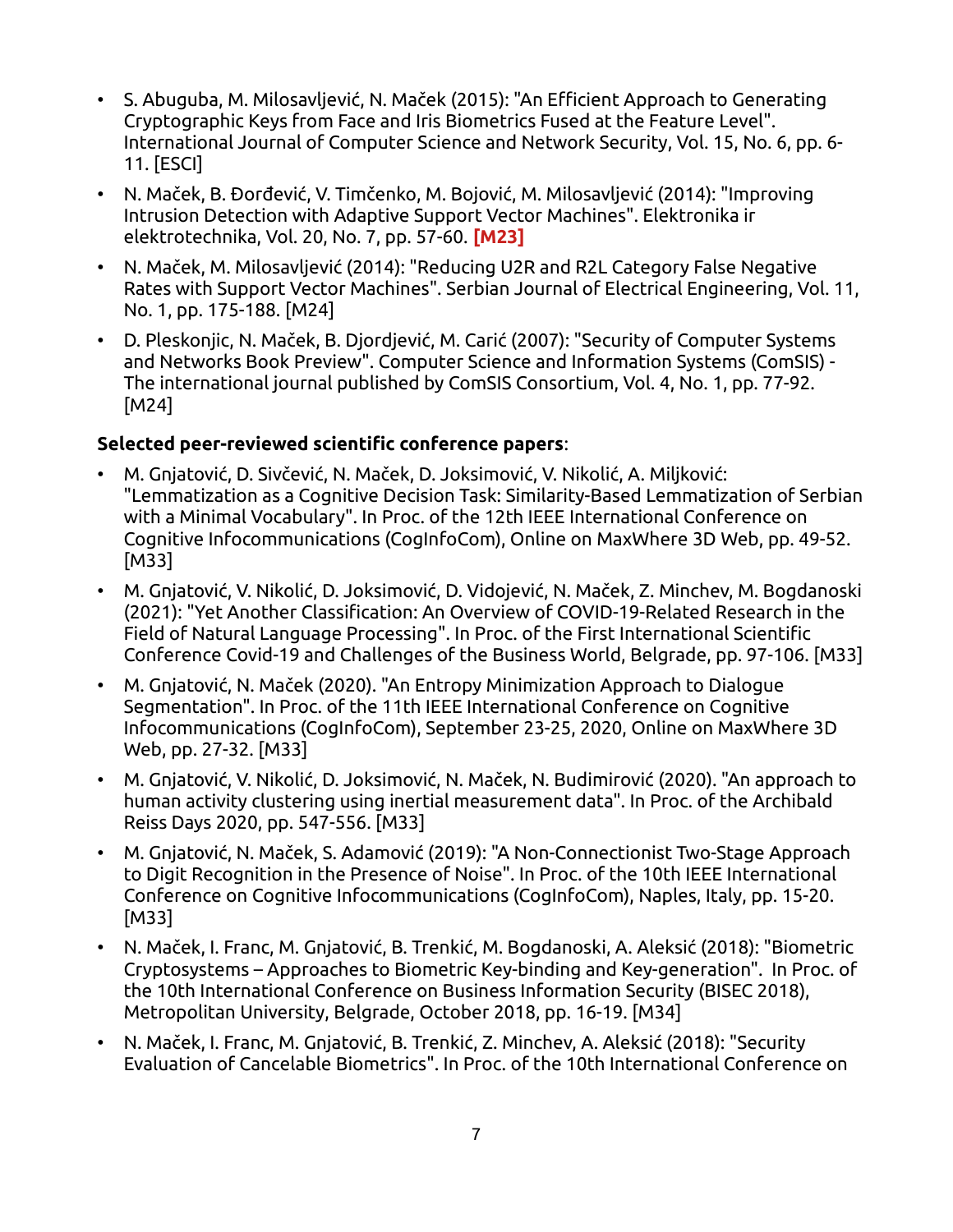Business Information Security (BISEC 2018), Metropolitan University, Belgrade, October 2018, pp. 51-53. [M34]

- N. Maček, I. Franc, M. Gnjatović, B. Trenkić, M. Bogdanoski, A. Aleksić (2018): "Can Support Vectors Detect Exploits?" In Proc. of the 10th International Conference on Business Information Security (BISEC 2018), Metropolitan University, Belgrade, October 2018, pp. 32-25. [M34]
- M. Gnjatović, J. Tasevski, B. Borovac, N. Maček (2018): "An Entropy-Based Approach to Automatic Detection of Critical Changes in Human-Machine Interaction". In Proc. of the 9th IEEE International Conference on Cognitive Infocommunications (CogInfoCom), Budapest, Hungary, pp. 175-178. [M33]
- P. Barca, B. Vujanić, N. Maček (2018): "Monitoring and Predicting Linux Server Performance with Linear Regression". In Sinteza 2018 International Scientific Conference on Information Technology and Data Related Research, Belgrade, Singidunum University, Serbia, 2018, pp. 68-73. [M33]
- N. Maček, M. Milosavljević, I. Franc, M. Bogdanoski, M. Gnjatović, B. Trenkić (2017): "Secure Modular Authentication Systems Based on Conventional XOR Biometrics". In Proc. of the 9th International Conference on Business Information Security (BISEC2017), Metropolitan University, Belgrade, October 18th, 2017, pp. 27-32. [M33]
- N. Maček, M. Milosavljević, I. Franc, Z. Minchev, M. Gnjatović, B. Trenkić (2017): "Secure Mobile Banking Biometric Authentication". In Proc. of the 9th International Conference on Business Information Security (BISEC2017), Metropolitan University, Belgrade, October 18th, 2017, pp. 41-43. [M34]
- M. Gnjatović, N. Maček, Z. Minchev (2017): "Methodological Pitfalls of Automatic Speech Recognition". In Proc. of the 9th International Conference on Business Information Security (BISEC2017), Metropolitan University, Belgrade, October 18th, 2017, pp. 54-57. [M34]
- I. Franc, N. Maček, M. Gnjatović, B. Trenkić, M. Bogdanoski, D. Đokić (2017): "Securing Machine Learning Classifiers with Input Hashing Re-Weight Strategy". In Proc. of the 9th International Conference on Business Information Security (BISEC2017), Metropolitan University, Belgrade, October 18th, 2017, pp. 82-85. [M34]
- S. Savić, M. Gnjatović, D. Mišković, J. Tasevski, N. Maček (2017): "Cognitively-Inspired Symbolic Framework for Knowledge Representation". In Proc. of the 8th IEEE International Conference on Cognitive Infocommunications (CogInfoCom 2017), Debrecen, Hungary, September 11-14, 2017, pp. 315-320. [M33]
- M. Gnjatović, D. Mišković, S. Savić, B. Borovac, N. Maček, B. Trenkić (2017): "A Novel Modular Architecture for Conversational Robotic Agents". In Proc. of the 4th International Conference on Electrical, Electronic and Computing Engineering IcETRAN 2017, Kladovo, Serbia, June 5-8, 2017, pp. ROI2.4.1-4. [M33]
- B. Vujanić, N. Maček, S. Adamović (2017): "An Implementation of Ransomware Malicious Software in Python". In Sinteza 2017 – International Scientific Conference on Information Technology and Data Related Research, Belgrade, Singidunum University, Serbia, 2017, pp. 19-24. [M33]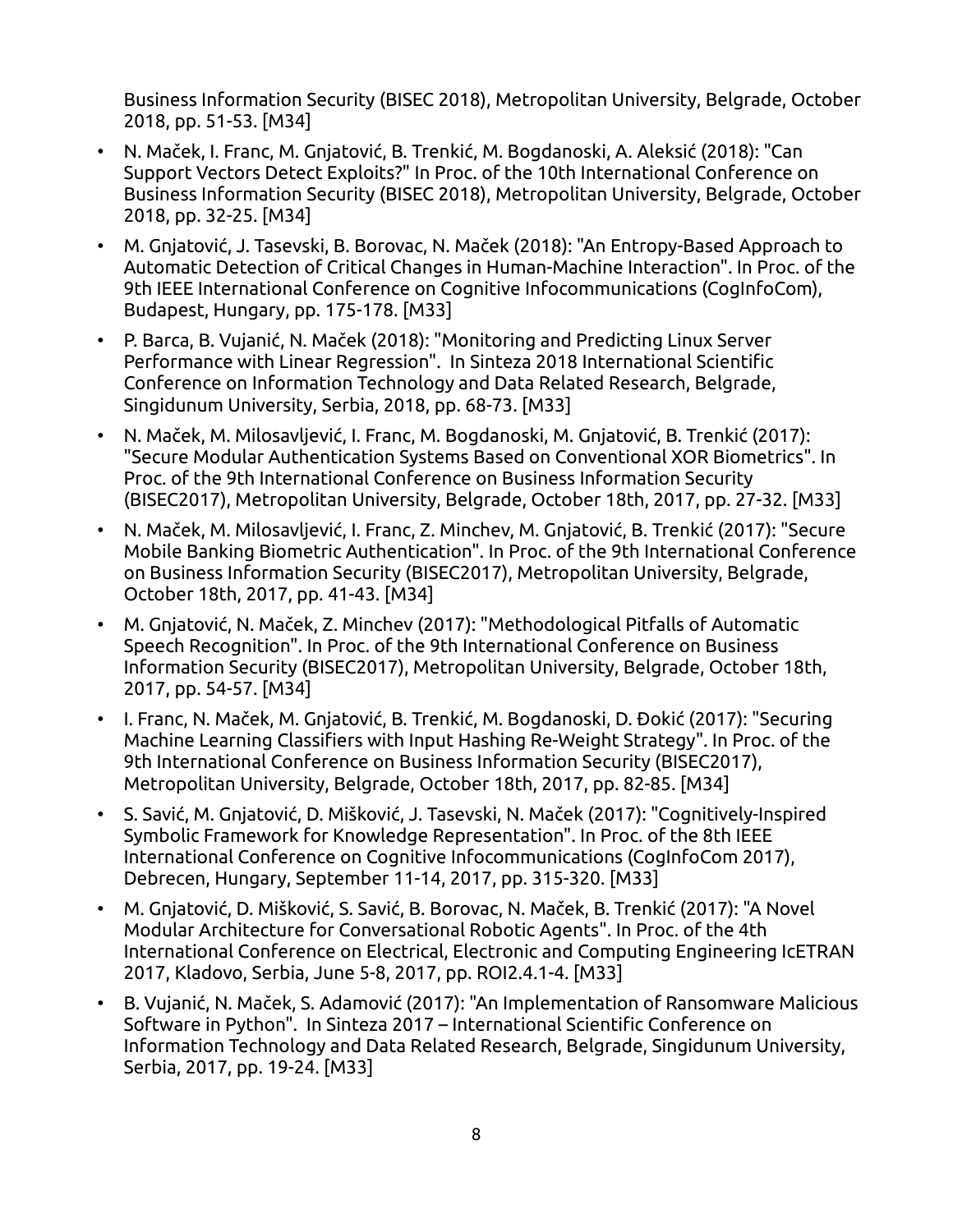- N. Maček, I. Franc, M. Bogdanoski, A. Mirković (2016): "Multimodal Biometric Authentication in IoT: Single Camera Case Study". In Proc. of the 8th International Conference on Business Information Security (BISEC2016), Metropolitan University, Belgrade, October 15th, 2016, pp. 33-37. [M33]
- I. Franc, N. Maček, M. Bogdanoski, A. Mirković, D. Đokić (2016): "Detecting Malicious Anomalies in IoT: Ensemble Learners and Incomplete Datasets". In Proc. of the 8th International Conference on Business Information Security (BISEC2016), Metropolitan University, Belgrade, October 15th, 2016, pp. 44-49. [M33]
- B. Đorđević, V. Timčenko, N. Maček (2014): "Issues in Cloud Computing: Performance Evaluation of Type-1 Hypervisors". In proc. of the 18th International Conference ELECTRONICS 2014, June 16-18, Palanga, Lithuania, pp. 55-58. [M33]

# **Technical solutions**:

- B. Đorđević, N. Maček, V. Timčenko, S. Boštjančič Rakas (2019): "An Implementation of block-based iSCSI and FC network storage protocols for the case study of IS LPA aplication". Project: Biosensing technologies and global system for continous research and integrated management of ecosystems, Institute Mihajlo Pupin, Beograd, number of the technical solution: III43002-A1-2019. [M85]
- B. Đorđević, N. Maček, V. Timčenko, S. Boštjančič Rakas (2019): "Optimal usage of persistent storage objects within Docker containers and its application to IS LPA". Project: Biosensing technologies and global system for continous research and integrated management of ecosystems, Institute Mihajlo Pupin, Beograd, number of the technical solution: III43002-2019A2. [M85].

| Group | <b>Type</b> | <b>K-value</b> | Publication no. | Total M pts.   |
|-------|-------------|----------------|-----------------|----------------|
| M10   | M14         | $\overline{4}$ | 1               | $\overline{4}$ |
| M20   | M21a        | 10             | 3               | 30             |
| M20   | M21         | 8              | $\overline{2}$  | 16             |
| M20   | M22         | 5              | 6               | 30             |
| M20   | M23         | 3              | 8               | 24             |
| M20   | M24         | $\overline{2}$ | 3               | 6              |
| M30   | M33         | 1              | 24              | 24             |
| M30   | M34         | 0.5            | 6               | 3              |

**Summary data** (according to the Serbian academic classification, all publications):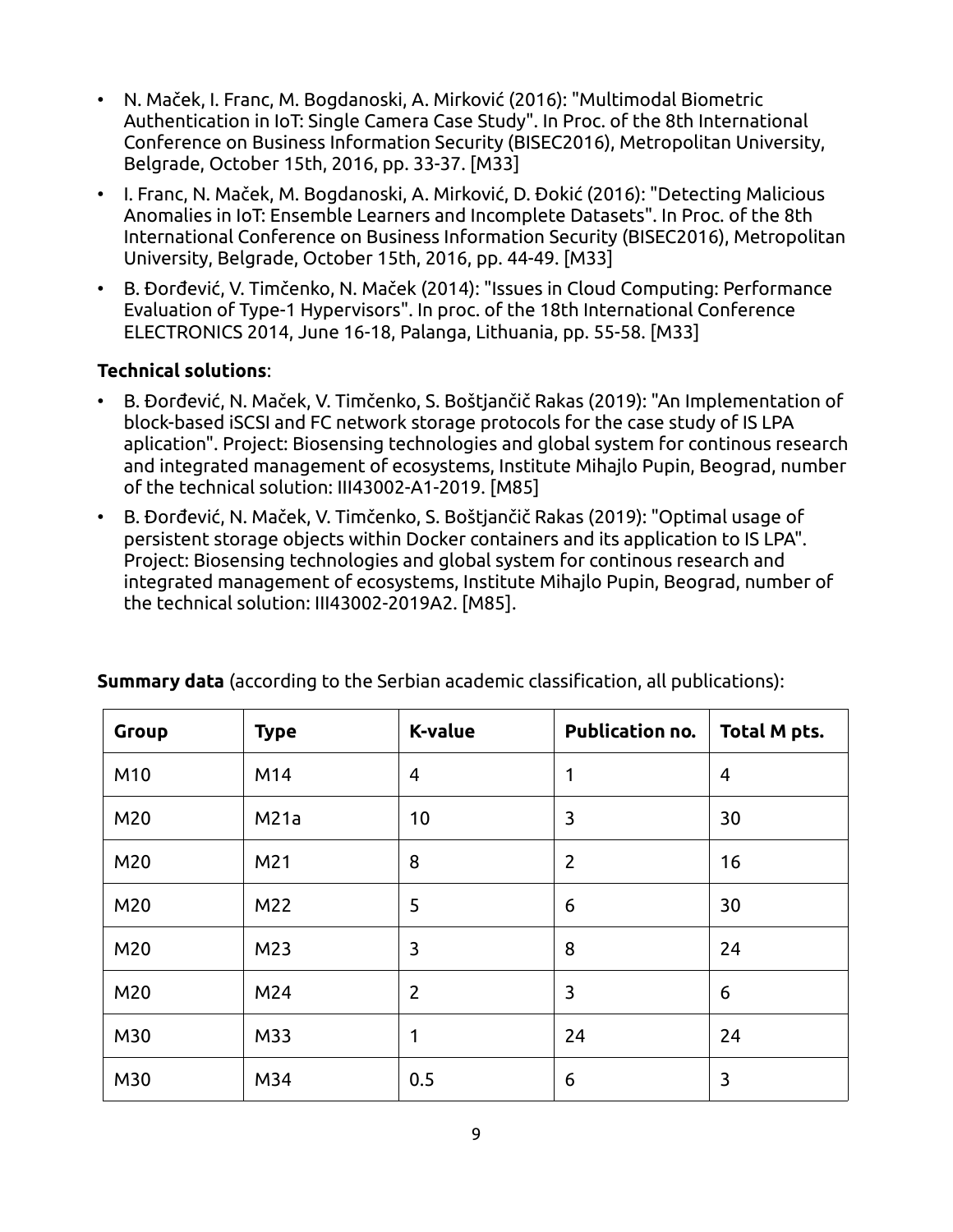| <b>Group</b> | <b>Type</b> | <b>K-value</b> | <b>Publication no.</b> | Total M pts. |
|--------------|-------------|----------------|------------------------|--------------|
| M50          | M52         | 1.5            |                        | 1.5          |
| M60          | M63         |                | 8                      | 8            |
| M70          | M70         | 6              |                        | 6            |
| M80          | M85         |                |                        | 4            |

- $M10 + M20 + M31 + M32 + M33 + M41 + M42 = 134$
- $M11 + M12 + M21a + M21 + M22 + M23 = 100$
- Total (without M70): 150.5; total: 156.5

#### **Citations and review activity**

**Citations** (source: Google Scholar, last time checked April, 2022):

- 396, h-index 11, i-10 index 15.
- Since 2017.: 317, h-index 10, i-10 index 12.

**Selected citations** (excluding selfcitations in M20 category papers, according to the Serbian academic classification, last time checked July 2021):

- Hachaj, T., Koptyra, K., & Ogiela, M. R. (2021): "Eigenfaces-Based Steganography", Entropy, 23(3), 273.
- Mojahed, M., Molahosseini, A. S., & Zarandi, A. A. E. (2021): "A Multifunctional Unit For Reverse Conversion and Sign Detection Based on The 5-Moduli Set", Computer Science, 22(1).
- Sun, S., Du, R., & Chen, S. (2021): "A Secure and Computable Blockchain-Based Data Sharing Scheme in IoT System", Information, 12(2), 47.
- Li, P., & Tian, S. (2021): "Research on image communication of urban film and television advertisement based on complex embedded system", Microprocessors and Microsystems, 83, 103996.
- Kuleshova, E., Marukhlenko, A., Dobritsa, V., & Tanygin, M. (2020): "Formation of Unique Characteristics of Hiding and Encoding of Data Blocks Based on the Fragmented Identifier of Information Processed by Cellular Automata", Computers, 9(2), 51.
- Cai, Y., Tang, C. and Xu, Q. (2020): "Two-Party Privacy-Preserving Set Intersection with FHE", Entropy, 22(12), p.1339.
- Ritter, G. X., Urcid, G., & Lara-Rodríguez, L. D. (2020): "Similarity Measures for Learning in Lattice Based Biomimetic Neural Networks", Mathematics, 8(9), 1439.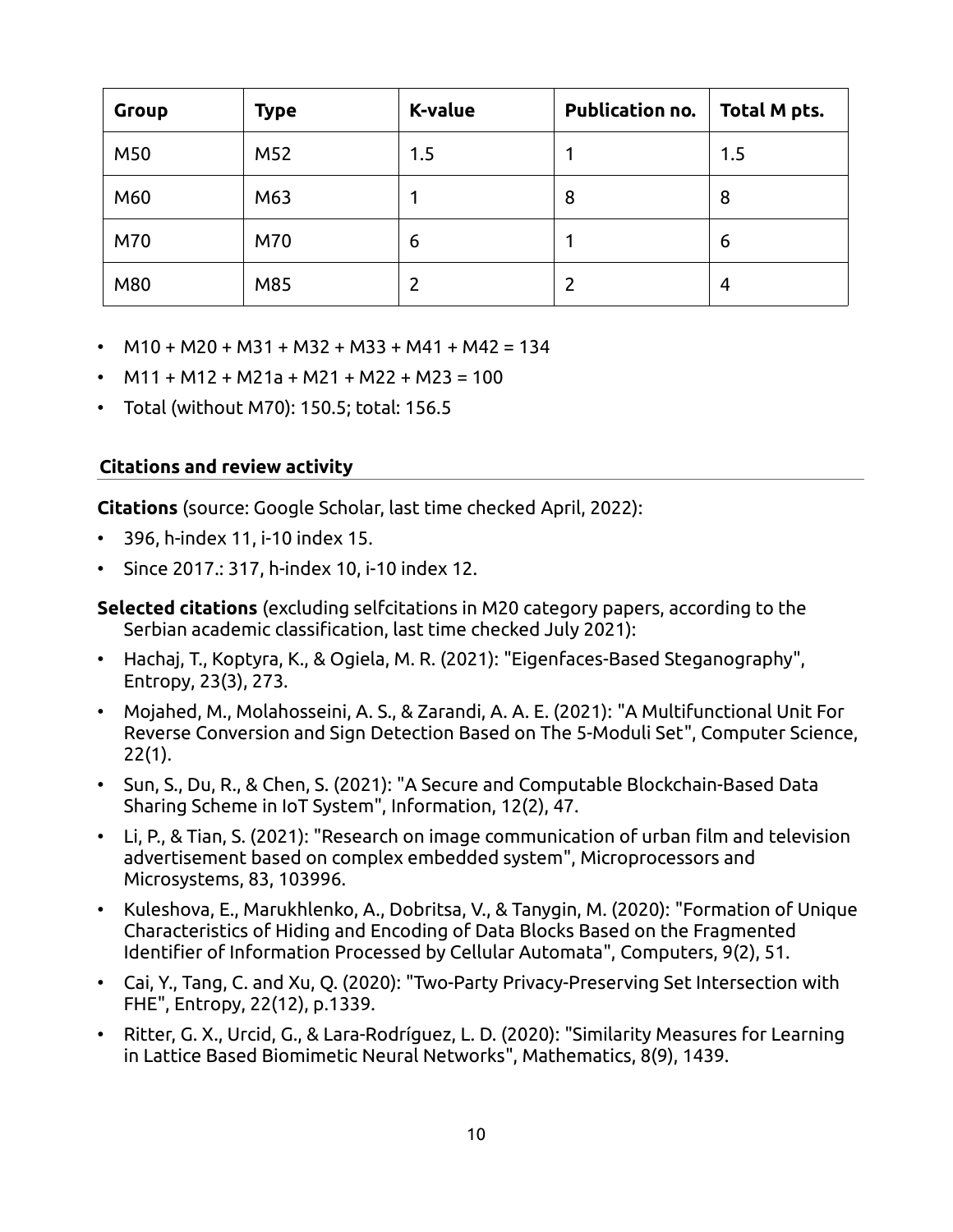- Rahman, M., & Hamada, M. (2020): "Burrows–Wheeler Transform Based Lossless Text Compression Using Keys and Huffman Coding", Symmetry, 12(10), 1654.
- Shi, Y., Lv, L., Yu, H., Yu, L., & Zhang, Z. (2020): "A Center-Rule-Based Neighborhood Search Algorithm for Roadside Units Deployment in Emergency Scenarios", Mathematics, 8(10), 1734.
- Sáiz-Manzanares, M. C., Marticorena-Sanchez, R., & García-Osorio, C. I. (2020): "Monitoring students at the university: Design and application of a moodle plugin", Applied Sciences, 10(10), 3469.

#### **Review activity**:

- **1**. Peer-reviewed scientific journal articles:
- Mathematics (MDPI) 1 article review, Applied Sciences (MDPI) 1 article review, Cryptography (MDPI) – 2 article reviews, Diagnostics (MDPI) – 2 article reviews, Sensors (MDPI) – 2 article reviews;
- Computer Applications in Engineering Education (Wiley Periodicals, LLC) 2 article reviews;
- Computer Science Journal (AGH University of Science and Technology, Krakow, Poland) – 2 article reviews;
- Acta Polytechnica Hungarica (Óbuda University and IEEE Hungary Section) 2 article reviews;
- Technical Gazette (Mechanical Engineering Faculty in Slavonski Brod) 6 article reviews;
- Pattern Analysis with Applications (Springer) 2 article reviews.
- **2**. Peer-reviewed scientific conference papers:
- Cognitive Infocommunications (IEEE) 3 conference papers reviews;
- TELFOR Journal 4 article reviews;
- BISEC international conference (Metropolitan University) over 20 reviews of papers addressing information security;
- IcETRAN international conference (The Society for Electronics, Telecommunications, Computing, Automatics and Nuclear engineering) – over 15 reviews of papers addressing artificial intelligence.
- **3**. Relevant book chapter reviews:
- Innovations in Big Data Mining and Embedded Knowledge (Springer series in Intelligent System Reference Library) – 1 book chapter review.
- **4**. Relevant book reviews:
- Bruce Schneier (2007): "Applied Cryptography". Mikro Knjiga, Belgrade.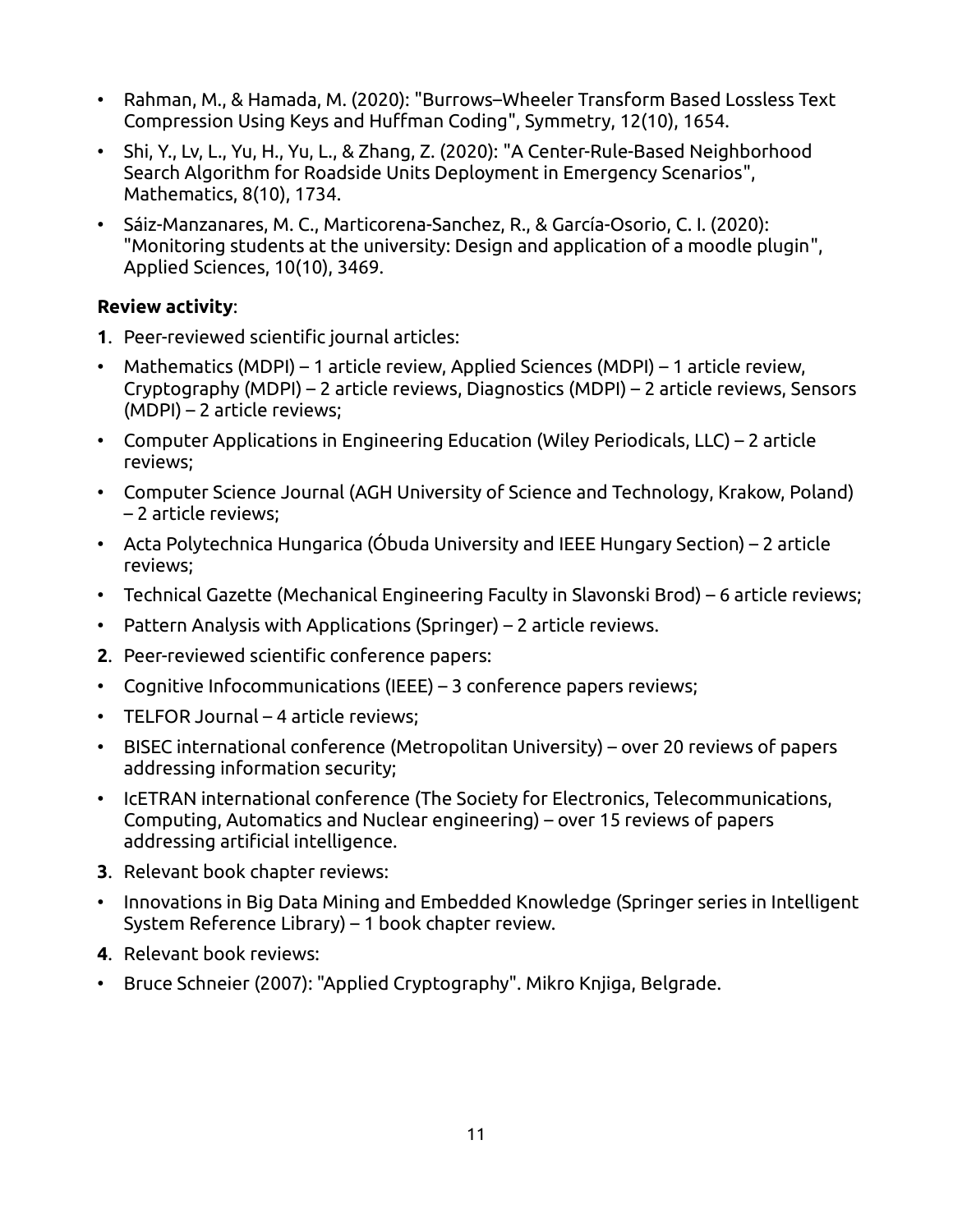# **Projects**

- "Modernization of the *Protocols and technologies of wireless systems* curriculum in the master study computer engineering programme" (MKPTVS) – Republic of Serbia, Ministry of Education, Science and Technological Development, no: 111-000- 00057/2020-06, 2020–2021. Project leader: professor Branimir Trenkić, PhD.
- "Building a Cyber Resilient Society in South East Europe", 2016–2017, sponsored by RACVIAC – Centre for Security Coopertion and German Government.

# **Selected Invited and Plenary Talks**

- "IT Security at the Present Moment", Panel discussions at the 35th International Conference Infotech, Aranđelovac, Serbia, June 24, 2020.
- "Biometric Cryptosystems", ESECURITY 2018 Conference (hack or be hacked), April 26- 27, 2018, Crowne Plaza Hotel, Belgrade.
- "Information Security and Machine Intelligence", ESECURITY 2017 Conference, May 30- 31, 2017, Crowne Plaza Hotel, Belgrade.
- "Penetration Testing", RACVIAC Centre for Security Cooperation, Advanced Training Course in Cyber Security, October 2016, Zagreb, Croatia, supported by the NATO Science for Peace and Security Programme.

# **Editorial Boards and Programme Committee Membership**

- "Journal of Computer and Forensic Sciences", published by University of Criminal Investigation and Police Studies. Member of the Editorial Board (2022 – present).
- Business Information Security Conference. Member of the Programme Committee (September 2016 – present).

# **Memberships**

- International Society for Development and Sustainability (ISDS), Japan.
- eSigurnost Association, Belgrade, Serbia.

# **Personal info**

Born: December 16th, 1975, Zaječar, Serbia.

Gender: Male.

Citizenship: Slovenia and Serbia.

Languages: English (full professional proficiency), Serbian (native proficiency).